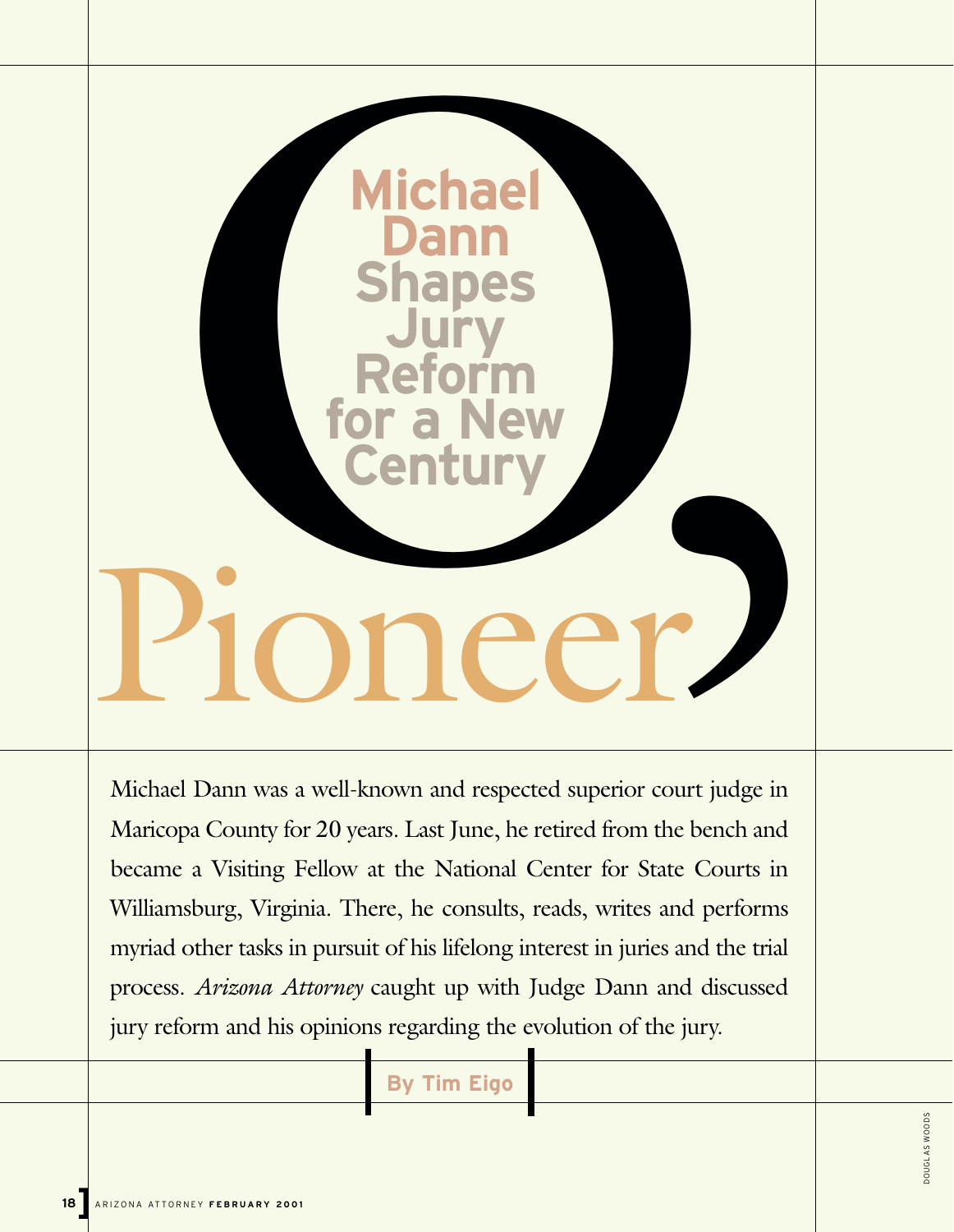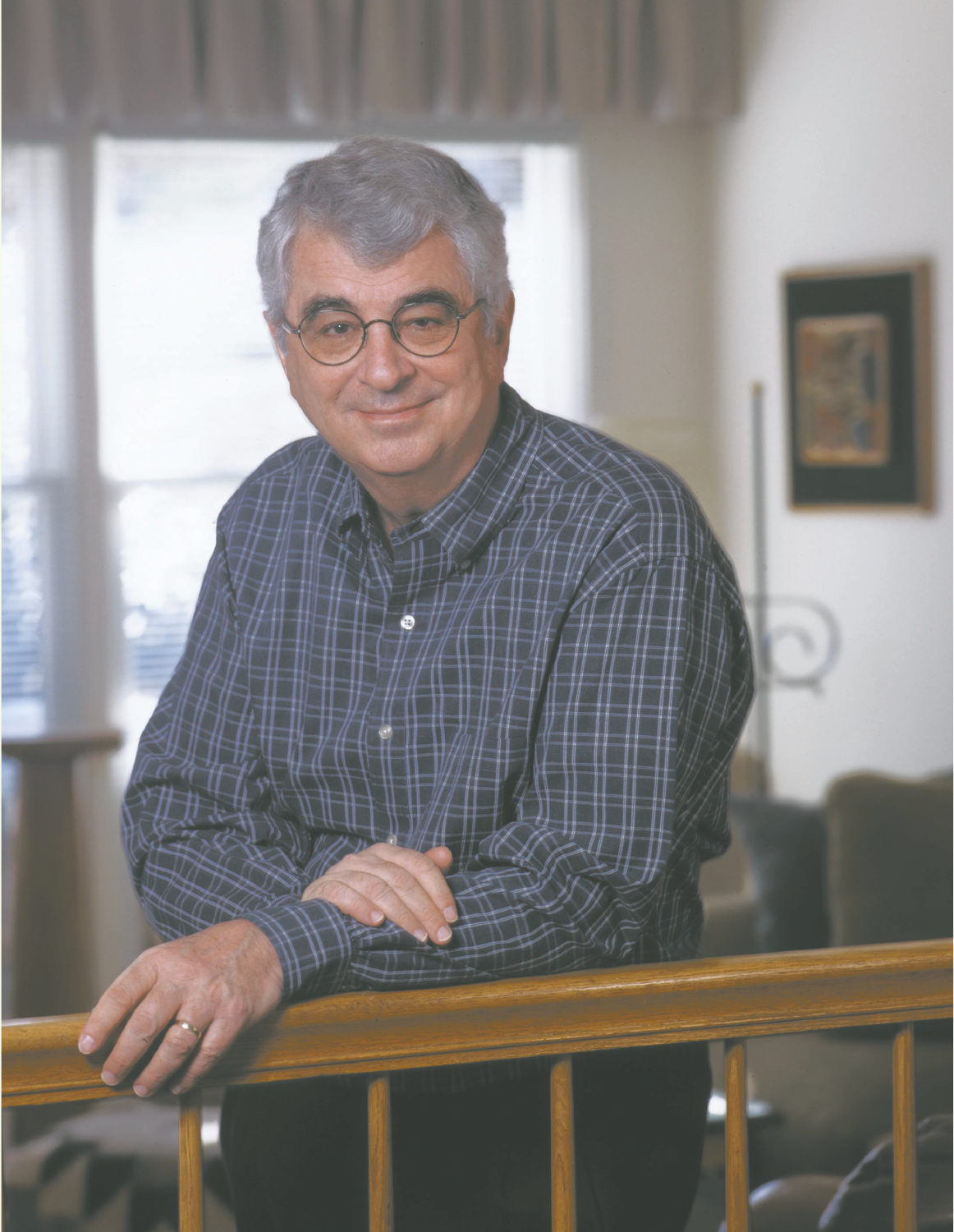HEN MICHAEL DANN became a lawyer almost 35 years ago, he never imagined he would help to shape the future of jury trials in the United States. Today, however, he is recognized as one of a few leaders in a movement to improve a system that has been in place with few changes—for more than 200 years. In fact, because of the efforts of Dann and others, Arizona is viewed as a nationwide leader in efforts to transform the way courts use juries.

Dann has spoken in more than 30 states and in four other countries in support of the kinds of reforms adopted and used in Arizona. He received the 1997 Rehnquist Award for Judicial Excellence at the U.S. Supreme Court for his national work in jury trial reform. These accomplishments certainly came from hard work, but they also sprang from a deeper place in a man who, even after decades in courtrooms, can say "My first love continues to be work affecting juries and jury trials."

The definition of jury reform—or, more accurately, reform of the way courts use and interact with juries—varies across jurisdictions. However, that catch-all phrase includes strategies such as allowing jurors to take notes during trial, allowing them to ask questions (through the judge) and allowing them to discuss the case among themselves before all the evidence has been entered. Jury reform also includes efforts to improve jury source lists and to increase juror pay (for examples, see "Deliberating on Reform: How Arizona Is Doing" on p. 21).

Many of the changes that are occurring in Arizona and across the country are due to the work of Dann and others, people who have an abiding faith in the jury system and in the work of jurors. Speaking with Michael Dann today is to hear an optimistic voice, one marked by trust in the thoughtful service jurors provide: "The trial [is] a serious search for the truth; that is one of the primary purposes of trial. … And we felt that these changes, these reforms, would better enable the jury to get at the 'truth' as we imperfect human beings can best prove it, or can best discover it, but consistent with the underlying values of the adversary system."

These changes, even those widely accepted today, almost all were met with resistance when first proposed. In fact, one particular reform—allowing jurors in criminal cases to discuss the evidence before the entire case has ended (see "The Trials of One Jury Reform Strategy," p. 26)—continues to engender strenuous debate. That reform and others underscore the high stakes and heightened emotions involved in getting under the hood of the jury trial.

## **Freed From Superstition, A Reform Is Born**

For Michael Dann, his interest and involvement in jury reform began not in a cauldron of controversy but in observing

#### **B. Michael Dann**

Position: Visiting Fellow and full-time consultant, National Center for State Courts, Williamsburg, VA

Education: B.S., Indiana University; LL.B., Harvard Law School; LL.M., University of Virginia Law School

Past Work: Arizona trial judge for 20 years

Accomplishments: Chaired the Arizona Jury Trial Reform Committee; speaks nationally and globally on reforms adopted and used in Arizona; received the 1997 Rehnquist Award for Judicial Excellence at the U.S. Supreme Court for his national work in jury trial reform.

the routine administration of justice. It was in 1978, Dann says, that he first became aware of the National Center for State Courts, which at the time was working with a civil delay reduction program in Arizona. With Judge Robert Broomfield and others, Dann recalls, the Center consulted on the program and later on jury issues, jury administration and the one-day–one-trial system. Dann came on the superior court in 1980. By 1985, he was the presiding judge; that's when he began to work closely with the Center on those and other issues.

It was a thesis for his master's degree that became the launching pad for much of Dann's current work and for the direction reforms have taken nationwide. Subsequently published (68 INDIANA L. REV. 1229) in 1993, the thesis laid out the history of juries and jurors' devolution from active trial participants to passive observers. Dann's argument began with an indictment of the modern notion that "the retention of juror passivity is … thought to be essential to the preservation of the adversarial trial" (68 INDIANA L. REV. at 1230); it is that power and control of the trial process, he wrote, jealously guarded by many judges and lawyers, that harms the jury, a key democratic institution. Dann believed that this territoriality stemmed from a distrust of juries held by many.

Susan Macpherson, a trial consultant with the National Jury Project/Midwest in Minneapolis, sees Judge Dann's 1993 article as a watershed: "People started saying, 'Maybe we should look at how to make it better, not how to protect and preserve exactly what we've got.' … He was the first to bring it all together in one place."

Given the opportunity to take credit for Arizona's leadership on these issues, Dann declines and immediately points to others, among them U.S. District Judge Richard Bilby (now deceased) and former Supreme Court Chief Justice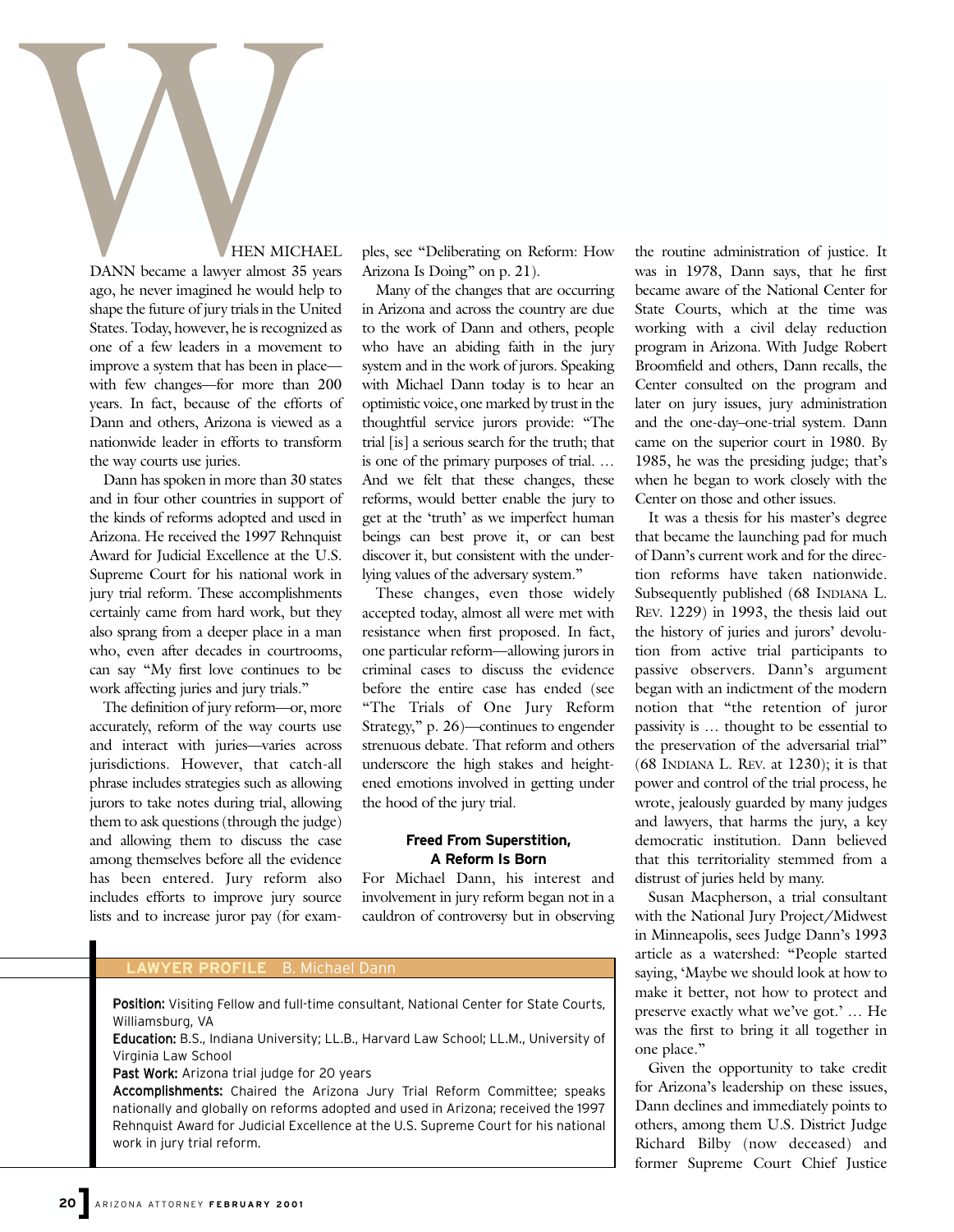### **DELIBERATING ON REFORM:** HOW ARIZONA IS DOING

In 1994, Judge Michael Dann and the Committee on More Effective Use of Juries issued Jurors: The Power of 12. Among other things, it set out 55 recommendations to the Arizona Supreme Court. In 1999, the American Judicature Society reported that Arizona has partially or fully implemented 41 of the recommendations. Set out here are the seven areas of concentration and some of the recommendations made in each area.

**1. Increase Public Awareness About Juries and Jury Service**

## **2. Summoning Jurors**

- Improve current juror source lists
- Improve jury diversity
- Reform and improve juror pay and mileage
- **3. Jury Selection**
	- Encourage mini-opening statements before voir dire

# **4. Trial**

- Juror notebooks should be provided in some cases
- Allow jurors to ask questions
- Allow jurors to discuss the evidence among themselves during the trial
- Give jurors copies of jury instructions
- **5. Jury Deliberations**
	- Encourage juror questions about the final instructions
	- Offer the assistance of the judge and counsel to deliberating jurors who report an impasse
- **6. Post-Verdict Stage**
	- Become proactive in detecting and treating juror stress
	- Solicit jurors' reactions to their courthouse experience
- **7. Promulgate a Jurors' Bill of Rights**

**hope that we keep taking advantage of our advances in science … and make it a better, more meaningful process. – Maricopa County Superior Court Judge Barry** Nope 1<br>
hope 1<br>
keep taki<br>
ge of our<br>
ience ... a<br>
tter mor

**Schneider**



or 18th century jury trial, where the juror sits there as a kind of a potted plant, and is exposed to various things."

Stanley Feldman. Justice Feldman read Dann's 1993 article, which mirrored many of Feldman's own beliefs, and asked Dann to chair a committee on juries. Dann recalls with fondness Feldman's charge to the committee: "He encouraged us to be creative, and don't feel bound by tradition, superstitions and

Justice Feldman recalls the beginning of Arizona jury reform as he voices a concern spoken by a number of lawyers and judges. "Jury reform was extremely important. … We have been treating jurors as far as their ability to decide cases in accordance with procedures that were set years or centuries ago, before social science had taught us anything about how people process information and how they learn." This hesitancy to apply to the courtroom the science of human behavior and learning

For example, Judge Barry Schneider of Maricopa County Superior Court gives voice to that concern: "I hope that we keep taking advantage of our advances in science and knowledge about how human beings decide issues, how they behave, how small groups decide things, and we take advantage of that and make it a better, more meaningful process."

myths about the trial."

frustrates many.

**Courtrooms as Failed Classrooms** Frustration is evident in the words of Michael J. Brown, Superior Court Judge in Pima County. "One of the things we have tried to preach to people … is that you have to stop thinking about jury trials as a traditional 19th century



instructors in this course, then you can understand how it's supposed to work. It works just like a class. People take notes, people ask questions, people discuss the content of the course among themselves and then they take their final exam."

Judy Rothschild, a trial consultant with the National Jury Project/West in Oakland, California, makes the same analogy when she discusses juror note-taking: "The courtroom is the worst learning environment you could ask for."

Taking that analogy to absurd lengths gave birth to *Order in the Classroom*, a video written by Judge Brown (see The Practitioner's Toolbox, p. 28). Videotaped at the University of Colorado in Boulder using drama students, the video shows a college classroom taught using the rules and procedures of a typical jury trial: There is no note-taking, no idea of what the course is about, no questions, no idea of its length and no discussion among students. Viewed in that light, Judge Brown says, few participants in the trial process fail to spot the problems inherent in the jury trial system.

"Look, you have a class," says Judge Brown, "you have 12 people in class, … you have a whole bunch of instructors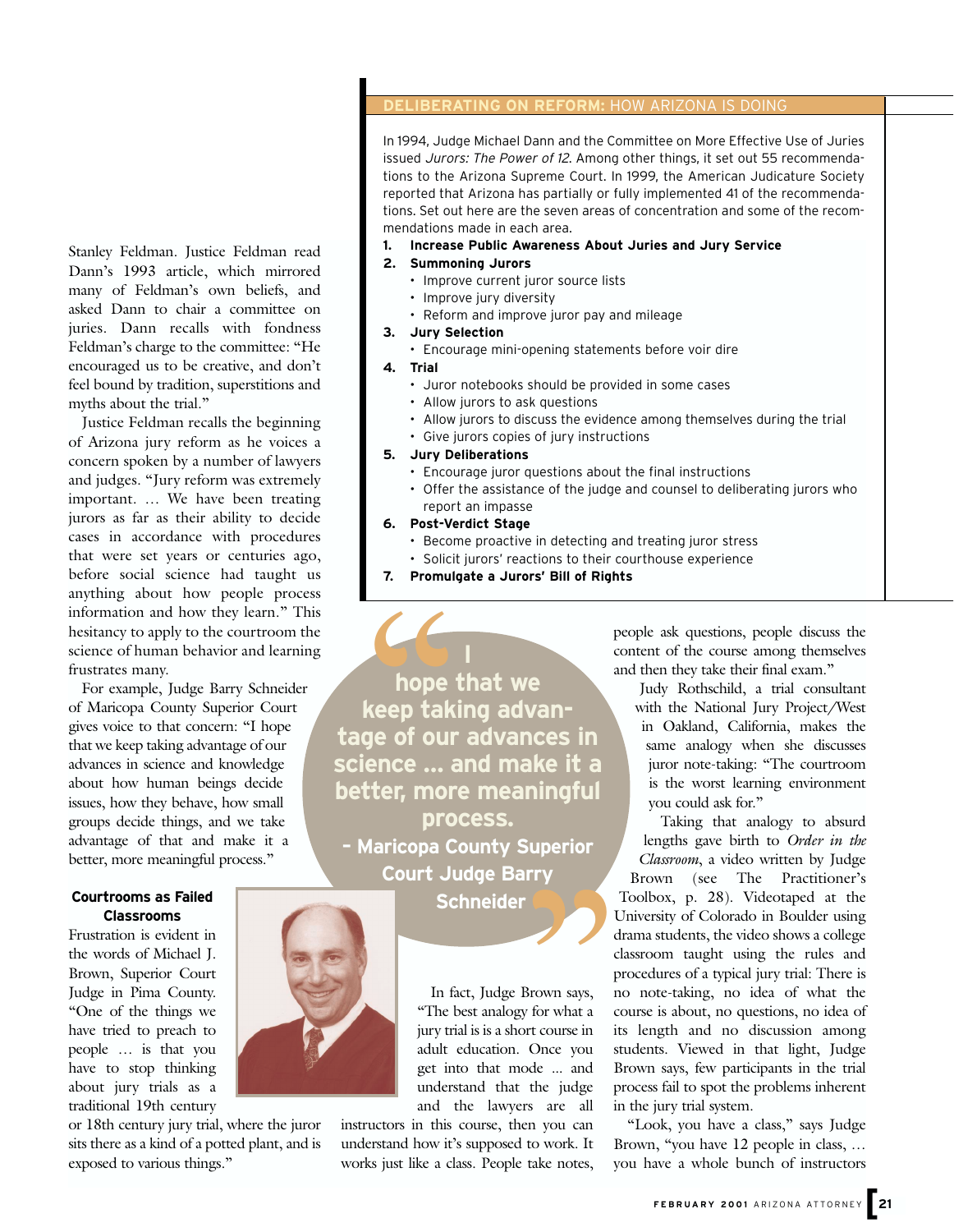and, lo and behold, at the end of the class, the entire class fails. Now, who do you blame? You've got 12 really stupid people, or you've got a really bad instructor? … You wouldn't fire the students, would you?"

Judge Brown also speaks of the slow pace of change in the legal profession. "Lawyers are the single most conservative group of professionals in the country. … They stop progressing intellectually about the law itself right after they drafted the Declaration of Independence and the Constitution. … If the doctor from 1776 walked into a modern-day medical center, he wouldn't know where the hell he was. But if John Adams walked out of that courtroom in Boston and into mine, he'd know exactly where he was, know what everybody's name was, what

**There hasn't been a failure of jurors to understand; it's been a failure of the judiciary and the legal profession. – Pima County Superior Court Judge Michael J. Brown** " "

### **JUDGE DANN'S FULL DOCKET**

Asked by Arizona Attorney to discuss his current projects, Judge Dann quickly reels off five undertakings, any one of which might easily flummox the most organized scholar.

First, he and the Center have submitted to the National Institute of Justice a proposal for funding of a two-year study of how well jurors understand DNA presentations at trial. The study would examine how well juries would fare if they also served amidst a variety of trial innovations.

Second, Dann focused on a summit involving 16 states that hold partisan or otherwise contested judicial elections (held in Chicago in December 2000). "The elections traditionally do not inspire public trust and confidence and do not do the judiciary proud," Dann says. The summit, hosted by the Center, encouraged teams from the states to consider endorsing a slate of reforms. The reforms included changes in campaign finance and campaign conduct.

Close to Judge Dann's heart is a Center project that would give birth to a Best Practices Institute, where the Center would "identify, collect information through peer-review panels [and] certify as the best practices anything having to do with or touching upon the administration of justice," says Dann. The Center then would disseminate the information to all the states and all the courts. In fact, he jokes that the Center should buck the prevailing wisdom and call it a University, not an Institute. Then, he notes, BPU can field a football team along with jury trial experts.

A fourth project on which Dann is involved is a study of the role of courtappointed experts in state courts. He says that the practice might be aided and improved by close scrutiny.

The last of Dann's monumental tasks is the Massachusetts civil case-flow study, whose existence takes its lead from previous work in Arizona. "Their bench and bar just identified the kinds of problems that we started dealing with in the 1980s with this so-called fast track delay reduction program," says Dann. "And so we're attempting to help Massachusetts identify what they want to do for themselves." This interstate dynamic is a small example of what the Best Practices Institute could achieve. Dann clearly is pleased that, in this instance, Arizona can serve as the model of a good practice.

their duties were and the jury would be the same. That's really distressing to find out that we have ignored 200 years of behavioral science in the way we try jury cases."

Some lawyers and judges express surprise at resistance by trial lawyers to changes in the process that benefit those same lawyers—like the strategy allowing jurors to ask questions. In fact, an anecdote told by the National Center for State Courts relates an attorney's complaint at having a juror's question passed on to him, angry because the question was on an issue he had just finished covering. "[Lawyers] have forgotten … what it means to have jurors ask questions," expressed Judge Brown. "It means that you have a window into the jurors' minds. … When I was trying cases for a living in the well of this courtroom, I would have killed for that information. That's gold lying on the floor. Any loss of control you might get over the flow of information is more than made up for by getting those kinds of insights."

Maricopa County Municipal Court Judge George Logan III has seen a similar hesitancy of trial attorneys to take the opportunity to use mini opening statements, given before voir dire, to introduce the case: "It takes awhile before [lawyers] feel comfortable doing things, and they don't have a model for it. It's a breaking new ground issue."

Like others interviewed for this story, Judge Michael Brown has a great respect for the work jurors do: "There hasn't been a failure of jurors to understand; it's been a failure of the judiciary and the legal profession."

That respect was echoed by virtually all who were spoken with for this story. In fact, when asked to name a challenge that must be addressed in future jury reform, Judge Logan pointed to a change that is neither high-tech nor controversial among lawyers: "I would like to see increased juror pay. … If we want a broader base, a more democratic panel, it's going to take better pay."

## **A Committee Report Gets National Attention**

Thus, in April 1993 the iconoclastic Arizona Supreme Court Committee on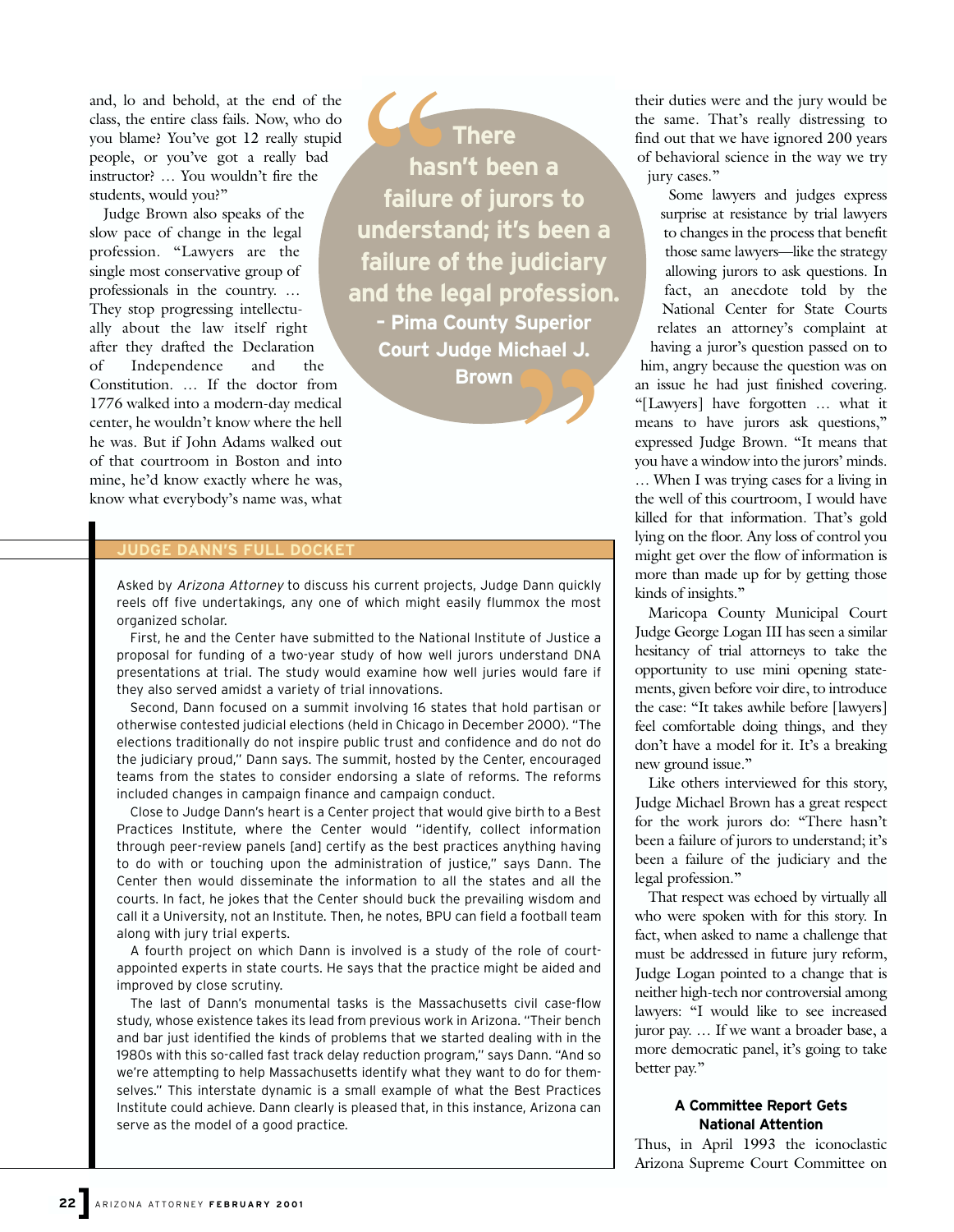More Effective Use of Juries was born. It was comprised of judges and trial lawyers from the civil and criminal side, from the prosecution and from the defense. In addition, Dann notes with satisfaction, it included a few former jurors: "I don't think the results would have looked anything like they did had we not had significant input from … nonlawyer, nonjudge former jurors." This seemingly commonsense addition has since been taken up by similar committees across the country.

If the creation of the committee was ahead of its time, the committee's final report was groundbreaking. Detailed and well-written, *Jurors: The Power of 12* blazed a bold and clear path to revitalize the jury trial. Avoiding legal jargon, the report set out 55 recommendations affecting every aspect of jury service.

When the committee began its painstaking work, they little suspected the whirlwind that would envelope their

**The Arizona jury reform experience [has] been a grand experiment. – Maricopa County Superior Court Administrator Gordon Griller** Ariz<br>
Ariz<br>
reform<br>
[has] b



report and U.S. courts when Nicole Brown Simpson and Ron Goldman were killed in California. Before those murders, jury trials had been under the microscope in high-profile cases; in the Simpson case, the scrutiny was intense. Given that harsh media glare, the committee's final report was pored over closely. With that case in mind, Judge Dann says that he and the committee hoped "the public will begin to have more confidence in jury trials and jury verdicts than they may have [had] 5, 10 years ago. … Trial by jury would have gained credibility, not continued to lose it."

## **Arizona Leads the Charge**

So, why Arizona? What made this state progressive in jury and trial reform? As Judge Brown says, "Arizona is several laps ahead of everyplace else in the country." And Judge Barry Schneider describes the Arizona trial court as one "that was always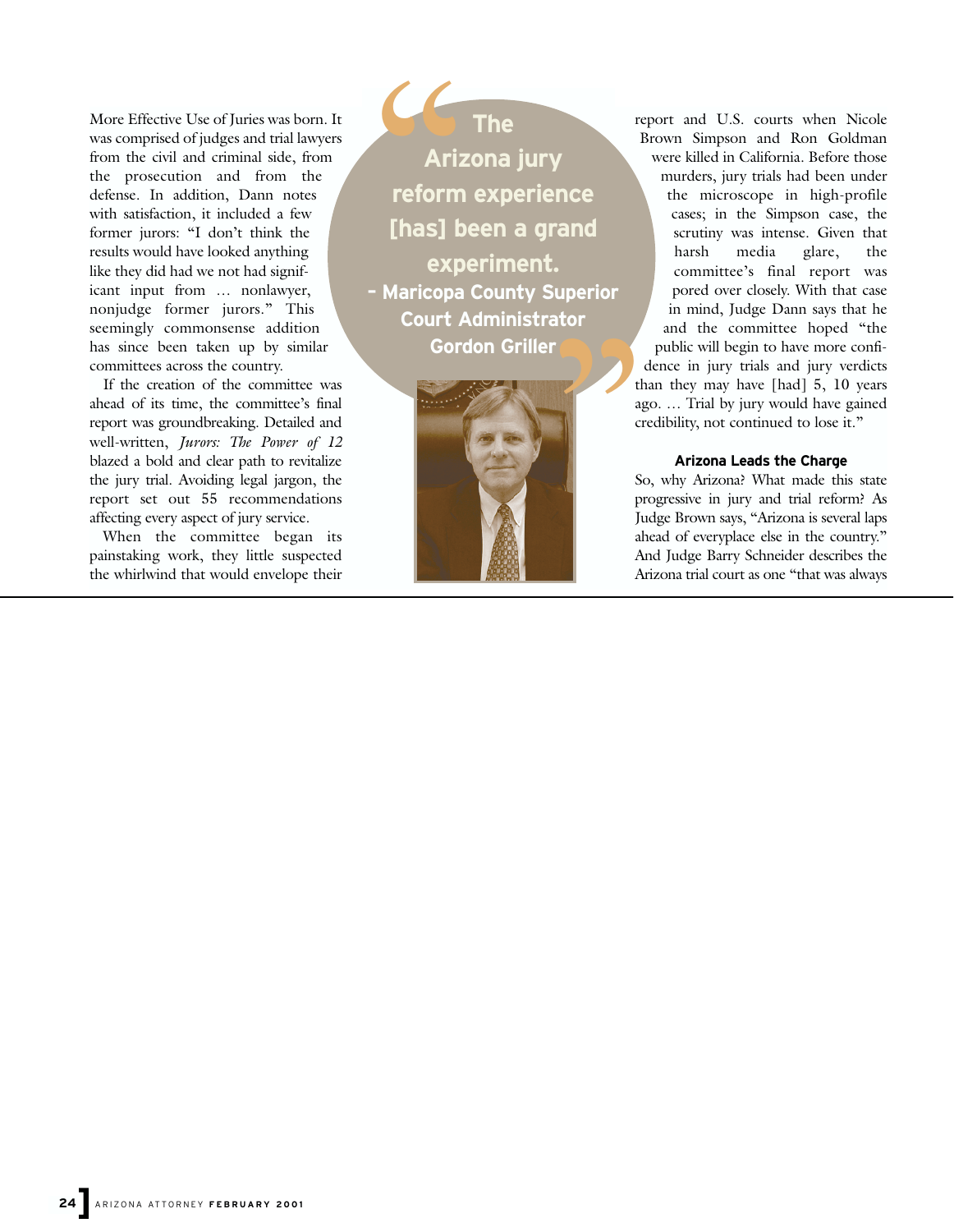innovative, aggressive, reform-minded." Judge Dann admits that the question puzzles him as well, but he offers some possible explanations.

"It starts with a handful of people who believe very strongly in the jury, and the jurors weren't getting a fair shake," says Dann. That notion corresponds with Judge Dann's own writing on the subject. In a 1998 law journal article (48 DEPAUL L. REV. 247, 257), Dann wrote, "The reform initiatives that ultimately dominate the jury reform agenda in any given jurisdiction will reflect judges' views of the civil jury."

That observation of Arizona judges certainly paints them as progressive thinkers. As Justice Feldman states, "I think we've always had a rather progressive bar and a progressive judiciary." By that analysis, Arizona was simply fortunate in the 1990s to have judges whose views coalesced in a jury reform vision. But could that vision evaporate just as quickly if judges' interests are drawn elsewhere? Judge Dann doesn't think so, because of another element of Arizona practice merit selection of judges.

"Merit selection produces not necessarily a better judge," says Dann, "but I submit a different kind of judge, who comes from a different place and who is not subject to the pressures and the wiles of he who must stand a contested election." This lack of political pressure, Dann thinks, is conducive to reform. "Many judges chosen by merit selection are more likely to feel freer to engage in reform, even reform that tends to rock the boat a little bit, because they are just the type of people that merit selection produces." Nationwide, Dann believes, about one third to 40 percent of the states select their trial judges through merit selection.

(In Maricopa and Pima Counties, trial judges are appointed and then stand retention election every four years. In the other Arizona counties, candidates stand for a nonpartisan election. "But as a practical matter," Dann notes, "most of them get on through vacancy appointments and the governor pretty much appoints directly without a screening system accorded by the commission.")

Gordon Griller, administrator of the Maricopa County Superior Court, agrees with the assessment of Arizona as a leader in trial practice. Innovation of all kinds, he says, "has been a fabric of Arizona jury management for some 15 years or so." As evidence of this, Griller points to psychological services provided to jurors who have been or could be traumatized as a result of issues encountered in a jury trial; he also describes a new court Web site providing access to jury information (see The Practitioner's Toolbox).

The progress goes far beyond Web sites, Griller says. "What's so innovative about the Arizona jury reform experience is what happens inside the courtroom, … the opening up of the jury system, the movement from the jurors in their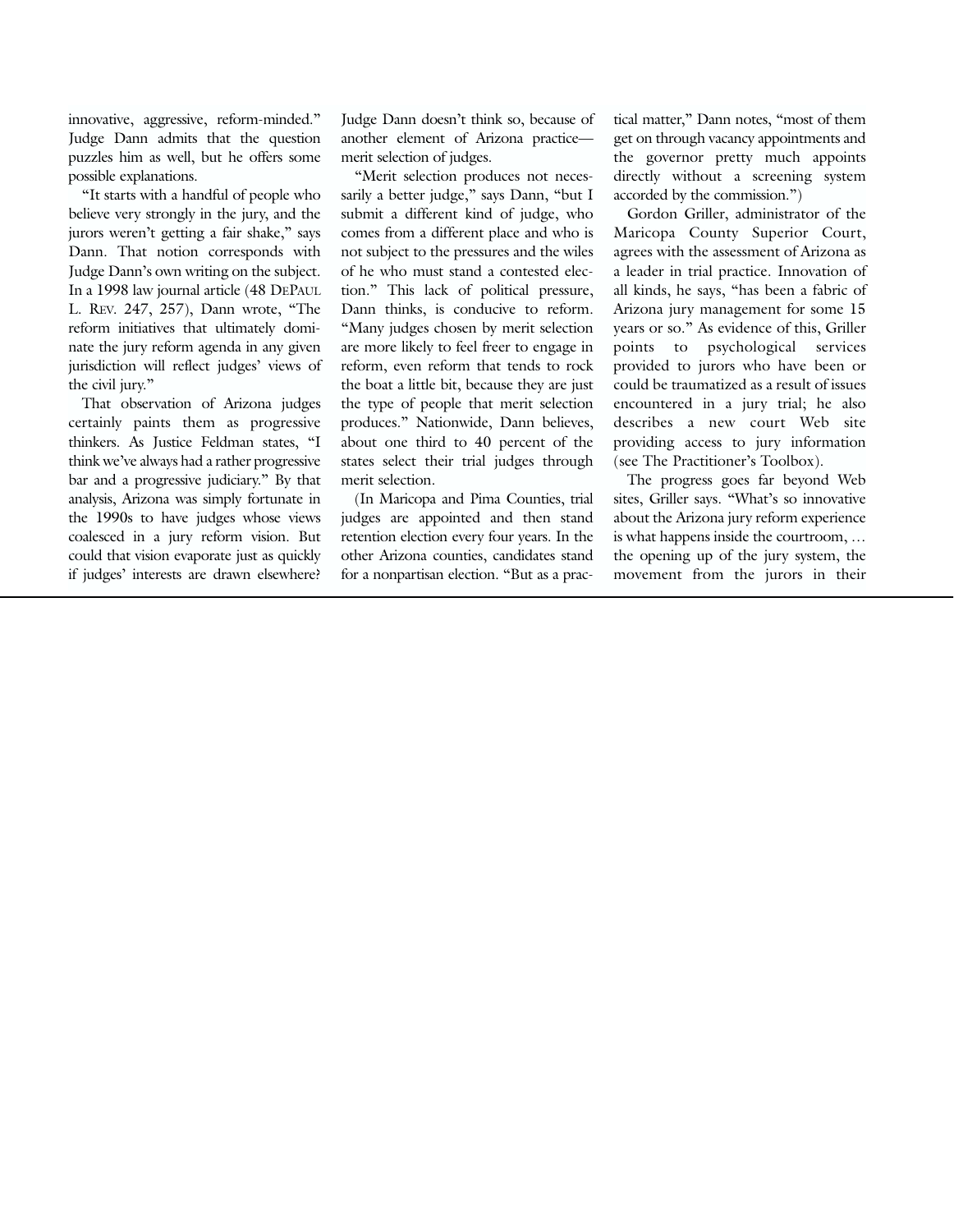# **THE TRIALS OF ONE JURY REFORM STRATEGY**

Perhaps no proposed jury reform has caused as much disagreement as the one to allow jurors in criminal cases to discuss evidence during trial and before deliberations. This proposal would amend Rule 19.4, ARIZ.R.CRIM.P., and the controversy has been heated. For example, in November 2000 the State Bar Board of Governors was presented with majority and minority opinions on the issue from the Criminal Practice and Procedure Committee. The Board voted to reject the majority proposal that encouraged adoption of the amendment and to forward to the Supreme Court the Board's concerns regarding constitutional issues.

What are those issues? As stated by the Arizona Attorneys for Criminal Justice (AACJ), a coalition of criminal defense

attorneys and related professions, there are four dangers: (1) the initial impression of the defendant is likely to be unfavorable, making early jury discussion problematic; (2) once they state their position, jurors may defend it despite subsequent contrary evidence; (3) discussion may occur in cliques, not among the entire jury; and (4) discussion should not occur before the court's instructions, including the "reasonable doubt" instruction.

Eleanor Miller, a Phoenix attorney and a founding member of AACJ, says, "This is not a situation that's broken. What are we trying to fix? … To my

knowledge, there's not another state in the country that's contemplating changes [like this] in their civil juries, no less in their criminal juries." The initial impression argument concerns her: "Jury studies … have shown that over 70 percent of jurors make a decision during opening statements. … Who goes first? The state."

As an example, Miller looks to the analogy of members of a hung jury: "Those [jurors] are not allowed to be on the second jury that's going to hear the case … because they've probably made up their minds. [Given that], why would you want jurors who, during the course of the case, are making up their minds … before they've heard the last of the evidence?"

Judy Rothschild, a trial consultant with the National Jury Project/West in Oakland, California, fears that group dynamics could make such a change unworkable and unfair: "I think people get polarized, and the group dynamic shifts." She speaks of the Rashomon-effect, "the moment of a stupendous kind of awe" when jurors realize they all heard the same evidence but heard it differently. Currently, that surprise and its resolution are restricted to a relatively brief deliberation period; Rothschild wonders whether we want to extend the length of that discord to encompass the entire trial. "It's kind of a Pandora's box," she concludes. **be helpful to the jury to have this**  t<br>
It's<br>
be help<br>
jury to

This viewpoint was echoed by Jan Mills Spaeth, a trial consultant in Tucson, who believes that discussing evidence leads to discussing opinions. Once that occurs, she says, "all hell breaks loose." When discussion is kept to the relatively brief deliberations period, that discord is kept to a minimum. She also is concerned that the tendency to conform to a group consensus grows stronger with longer juror discussion.

However, Rothschild's colleague Susan Macpherson, at the

National Jury Project/Midwest in Minneapolis, points to the fact that such discussion often goes on even under current court rules; that, she says, will not change: "Jurors will continue to have 'coded' conversations, no matter what anybody says." Despite this, Macpherson thinks courts should have all doubts answered before instituting the change on the criminal side: "I'd like to see more experience with it on the civil side before they make the shift to criminal trials."

In Arizona, sentiments are equally strong. Barry Mitchell of Gallagher & Kennedy succinctly says, "They ought not to deliberate until every last shred of evidence and argument is in."

> And at least one lawyer was surprised that prosecutors seem eager for the change in criminal cases. Helene Abrams, of the Maricopa County Public Defender's Office, said

it is not clear that the change would benefit anyone except judges and jurors: "Research shows that judges and jurors are the most satisfied with discussions in civil cases, but that litigants on both sides were least satisfied. Given that, why is there an assumption that it would be advantageous to the prosecution?"

The opposite view is held by those who feel that the change would help jurors understand evidence as it comes in, aid in remembering the evidence and allow deliberations to be more focused.

Judge Michael Brown of Pima County Superior Court points out that the defense attorney is present and examining witnesses just as be advantageous to the prosecution?"<br>
The opposite view is held by those who feel<br>
that the change would help jurors understand<br>
evidence as it comes in, aid in remembering the<br>
evidence and allow deliberations to be more jury may be as persuaded—or more so—by the defense case as they are by the state's case.

Judge Michael Dann believes this reform may take longer than others to become a rule, but he thinks it will occur: "I have more faith and trust in jurors than that. I think given the seriousness … that they bring to the task … if there is new, different evidence, they'll talk about that too and they'll take it all into account in deciding the outcome."

> And Judge Barry Schneider states that the Arizona Supreme Court should look to the facts and not to speculation in making its decision: "It's speculation as to what *fiurors* arel going to be discussing. What's not speculative is that it's going to be helpful to the jury to have this discussion."

> "We're being criticized for something we're not recommending," continues Schneider. "We're not recommending cliques; we're recommending that it be done in a protected, healthy environment where everybody is present behind closed doors. I have tremendous problems with the positions taken in opposition to these proposed rules. I

understand the concerns, but I think they're speculative; I think they're blown out of proportion." respectively<br>  $\frac{1}{2}$ <br>  $\frac{1}{2}$ <br>  $\frac{1}{2}$ <br>  $\frac{1}{2}$ <br>  $\frac{1}{2}$ <br>  $\frac{1}{2}$ <br>  $\frac{1}{2}$ <br>  $\frac{1}{2}$ <br>  $\frac{1}{2}$ <br>  $\frac{1}{2}$ <br>  $\frac{1}{2}$ <br>  $\frac{1}{2}$ <br>  $\frac{1}{2}$ <br>  $\frac{1}{2}$ <br>  $\frac{1}{2}$ <br>  $\frac{1}{2}$ <br>  $\frac{1}{2}$ <br>  $\frac{1}{2}$ <br>  $\frac{1}{2}$ <br>

No matter how the Arizona Supreme Court eventually decides the issue, it seems clear that such a rule change would take a trip East before it ever became an established part of Arizona trial practice. As Eleanor Miller says, "The issue would end up going to the [U.S.] Supreme Court, because … I would challenge it for any of my clients."

**This is not a situation that's broken. What are we trying to fix?** France is not a<br>that's brare w

**It's going to**

**discussion.**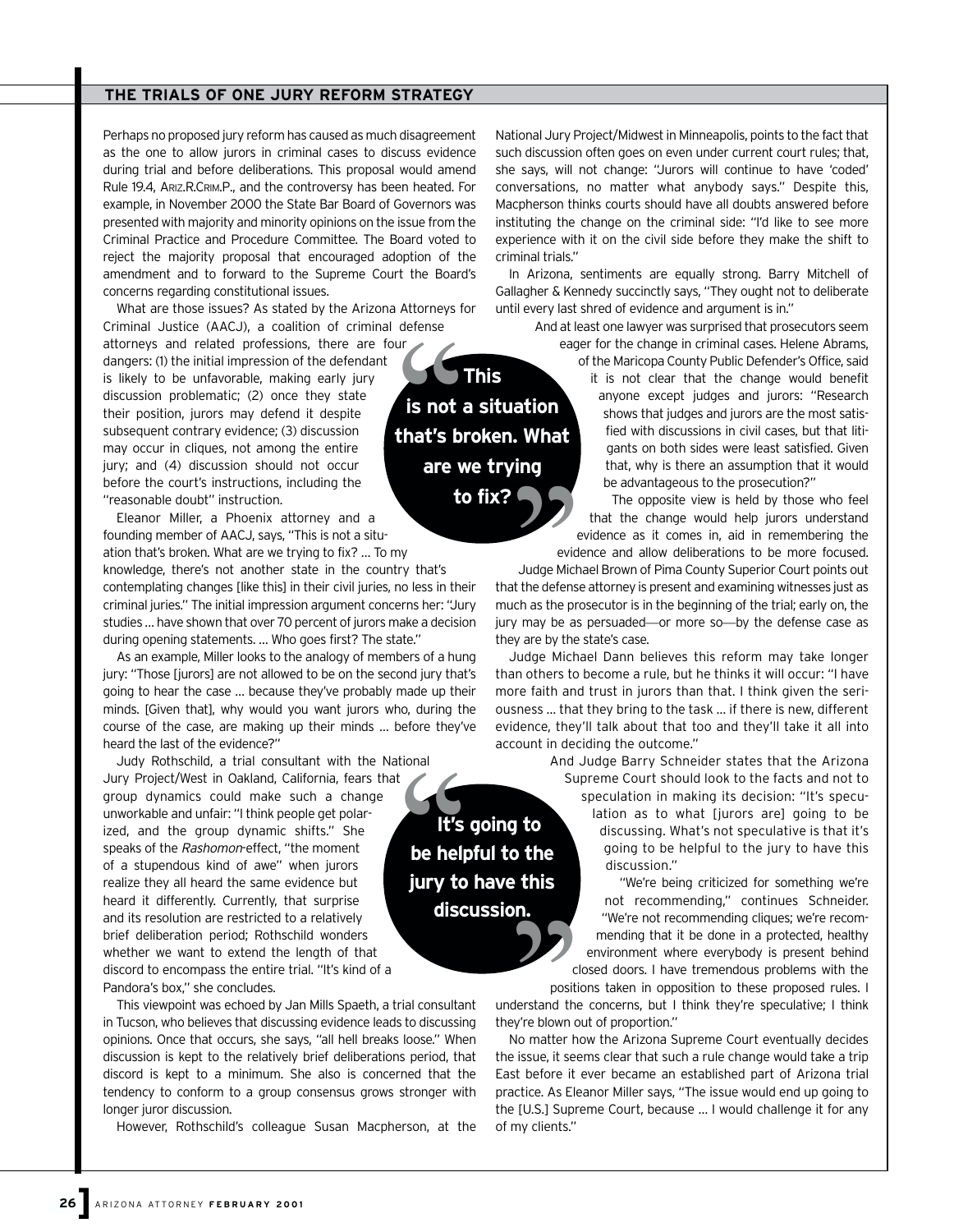passive role to a much more active role in the trial. It's been a grand experiment."

Griller acknowledges that most strategies in the reform process initially were met with resistance, but he thinks that most agree the benefits outweigh the drawbacks: "What we see happening inside the courtroom is more of a move toward that dialogue between lawyers and the jury. The end result is you have more understanding on the part of a jury and you also have a better chance for lawyers to get across their points and their case. In all instances, the whole process is the benefactor." Not all lawyers are converts to the new methods, Griller acknowledges, but attorneys he speaks with find most of the methods—like juror note-taking acceptable now.

# **Judge Dann and the Nationwide Classroom**

Using the platform of a national center clearly appeals to Judge Dann, who sees part of the Center's mission as aiding state courts nationwide by disseminating information and helping lawyers and judges learn from others' lessons. "Once the states see … the states who already are going down the road with these reforms in hand, how they've done it, here's their work product, we don't have to reinvent the wheel."

In 1998, Judge Dann voiced a concern about the appearance to some that jury reform is merely windowdressing: "Some judges (and attorneys) are suspicious that these types of jury reform techniques cross the line between an educational model of jury decision making and a 'pop psychology' or mass marketing approach to trial practice" (48 DEPAUL L. REV. 247, 262). Asked if he thinks that may be true today, Dann said no, but juries and jury reform sometimes still get a bad rap. He occasionally hears the argument that "'This is just a feel-good exercise, this is public relations, an exercise by the court to make people feel better about their jury experience.' Well, we do want them to feel better in the sense that [they have] greater confidence in their verdict because they did have these tools they could use. But that's not it at all, really. If we wanted just to make them feel better, we might serve them desserts during deliberations, beer and pizza, they might like that, but it wouldn't necessarily make for a better verdict."

Justice Feldman agrees that jury reform may have multiple goals, only one of which is to make life on a jury more pleasant. "The overriding goal was to enhance the decision-making process," says Justice Feldman. That, he says, has been the result.

Even when reforms are implemented, not all agree that they achieve the goal of improved trials. As Jeff Pyburn of Gallagher & Kennedy says regarding questions from the jury, "In my experience, probably half of the questions they ask are unanswerable" because they are inadmissible. Tim Thomason of Quarles & Brady Streich Lang tends to agree: "Whether the jury questioning ever really garners any real information that's of merit is dubious, but I think it makes them feel better." That's fine with Thomason, however; he believes it is good to involve jurors more in the trial, even if the specific trial effects are not immediately apparent.

Asked if he still hears complaints that jury reform is merely pop psychology designed to make jurors feel better, Justice Feldman says no: "I would suppose there are a lot of people that are suspicious of social science. … But a lot of social science is well-documented, wellresearched and tells us things about human behavior, human nature and the learning process that we need to take into consideration when we design and implement court rules."

## **A Pioneer Presses Forward**

Jury reforms may spark controversy, but when opinions on the leadership and thoughtfulness of Judge Dann are sought, there is no disagreement. "I think he's a real pioneer," says Jan Mills Spaeth, a trial consultant at Arizona Jury Research in Tucson. Judge Schneider agrees: "Judge Dann was definitely the intellectual as well as the inspirational leader of the whole effort." Judge Logan admires Dann for being "willing to go beyond the courtroom."

Susan Macpherson of the National Jury Project/Midwest says, "He's really quite a